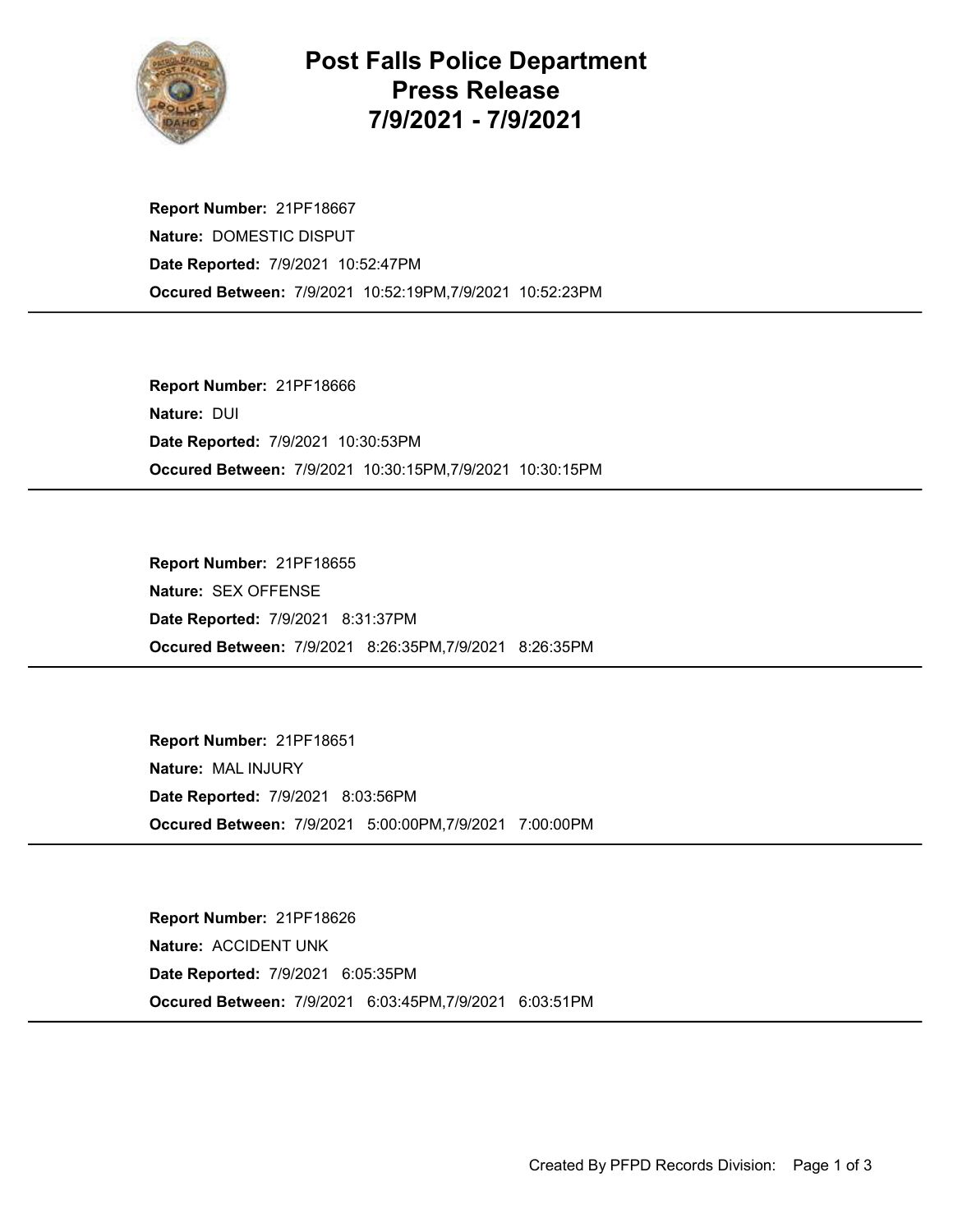Occured Between: 7/9/2021 4:22:07PM,7/9/2021 4:22:07PM Report Number: 21PF18613 Nature: BURGLARY AUTO Date Reported: 7/9/2021 4:24:24PM

Occured Between: 7/5/2021 4:08:51PM,7/7/2021 4:08:51PM Report Number: 21PF18611 Nature: THEFT Date Reported: 7/9/2021 4:13:02PM

Occured Between: 7/9/2021 3:54:22PM,7/9/2021 3:54:22PM Report Number: 21PF18609 Nature: ACCIDENT PD Date Reported: 7/9/2021 3:56:23PM

Occured Between: 7/9/2021 11:30:00AM,7/9/2021 12:46:58PM Report Number: 21PF18578 Nature: THREATENING Date Reported: 7/9/2021 12:49:58PM

Occured Between: 7/9/2021 1:21:54AM,7/9/2021 1:21:54AM Report Number: 21PF18539 Nature: K9 USAGE Date Reported: 7/9/2021 1:22:02AM

Occured Between: 7/9/2021 12:40:23AM,7/9/2021 12:40:23AM Report Number: 21PF18538 Nature: TRAFFIC OFFENSE Date Reported: 7/9/2021 12:40:35AM